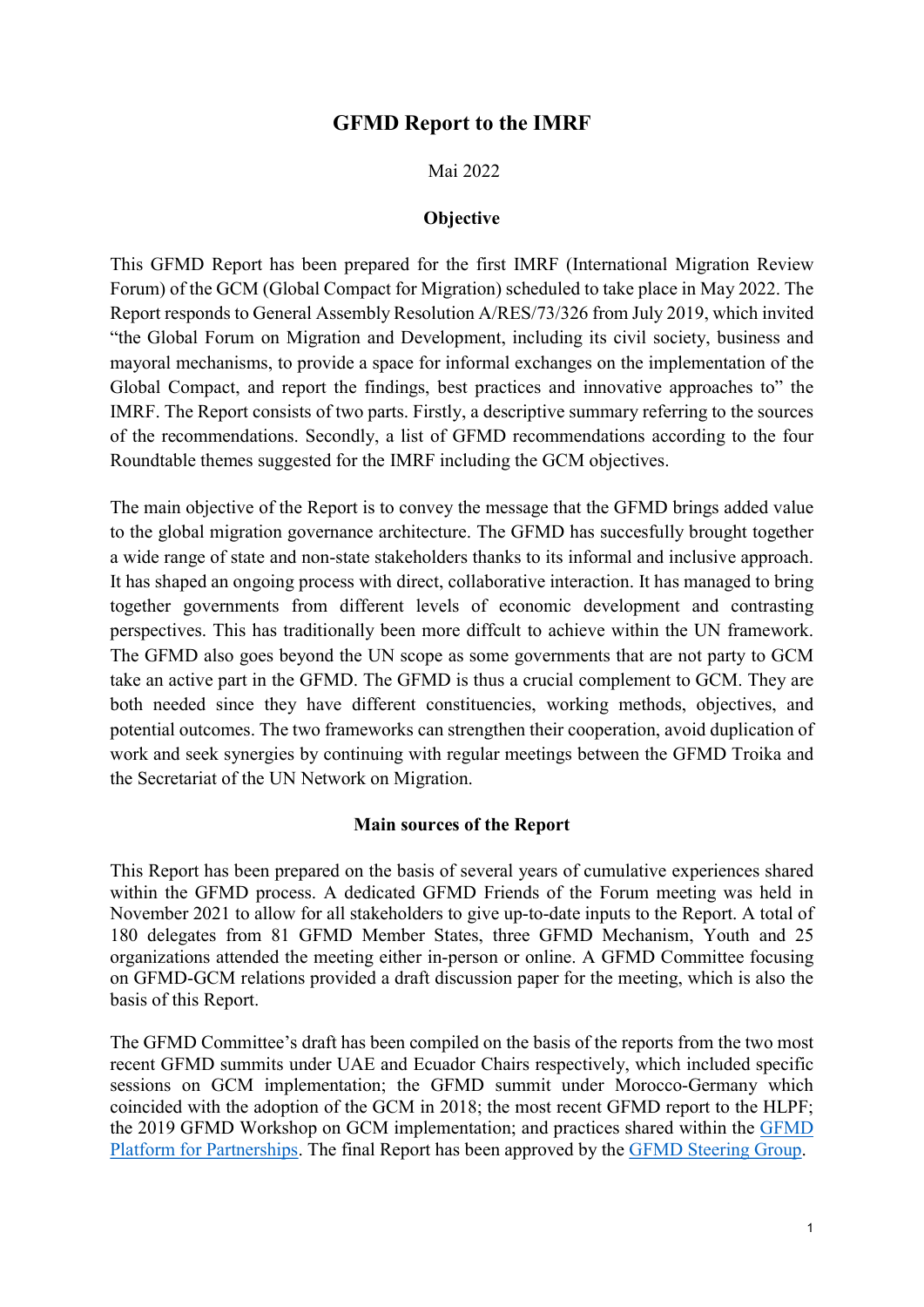#### GFMD Recommendations to the IMRF

The 23 GCM objectives are planned to be covered at the IMRF in the following indicative way: (i) Round table one: objectives 2, 5, 6, 12 and 18; (ii) Round table two: objectives 4, 8, 9, 10, 11, 13 and 21; (iii) Round table three: objectives 14, 15, 16, 19, 20 and 22; (iv) Round table four: objectives 1, 3, 7, 17 and 23. The GFMD contributes to all these objectives but foremost to those points around which GFMD stakeholders have had the most deliberations. The Report is focusing its recommendations on how the GFMD governance model contributes to achieving GCM objectives and principles (mainly GCM objective 23).

## Roundtable one: objectives 2, 5, 6, 12 and 18

## 2. Minimize the adverse drivers and structural factors that compel people to leave their country of origin

Root causes can be confronted by tackling conflicts and human rights abuse, promoting job creation and economic development in countries of origin, especially for youth. International migration may grow due to income gaps, lack of socio-economic development, demographic imbalances, food insecurity, and climate change. Targeted ODA and FDI should be stepped up in this regard also taking into account the people most in need from a poverty reduction perspective. It is important to use accurate data to understand the causes and mechanisms of irregular migration in order to identify and implement solutions. Partnerships are key to addressing migration challenges and harnessing its many benefits.

Adaptation strategies to climate change are needed, and migrants could be included in national and local disaster risk reduction and climate change strategies. The expertise of international bodies such as the Platform for Disaster Displacement (PDD) should be used when responding to the differences between the context of sudden-onset disasters and long-term effects of climate change. It is important to arrive at balanced narratives around climate change and migration and to support local and regional governments, who are often the first ones to respond to climate related displacement. When discussing root causes, there should also be a focus on the positive aspects of migration. The adverse drivers of migration could be addressed by creating alternatives to emigration in rural areas and leverage food systems.

## 5. Enhance availability and flexibility of pathways for regular migration

Although there are regular pathways for migration in most countries, there are also barriers that prevent migrants from using them to meet labour market needs. Diversifying regular pathways, including through positive recruitment schemes and some regularization of undocumented migrants, may reduce migrant vulnerabilities provided that they uphold the human rights principles. Regularization processes should not be as lengthy as they may be currently, especially for vulnerable groups. The prevalence of the informal labour market and the inaccessibility of public service systems often represent a significant barrier to integration, even for regular migrants, who therefore cannot be protected.

Governments can develop regional agreements on regularization based on the principle of shared responsibility. This should also include cases of public health emergencies and where there are protection needs. The Talent Beyond Boundaries initiative including work by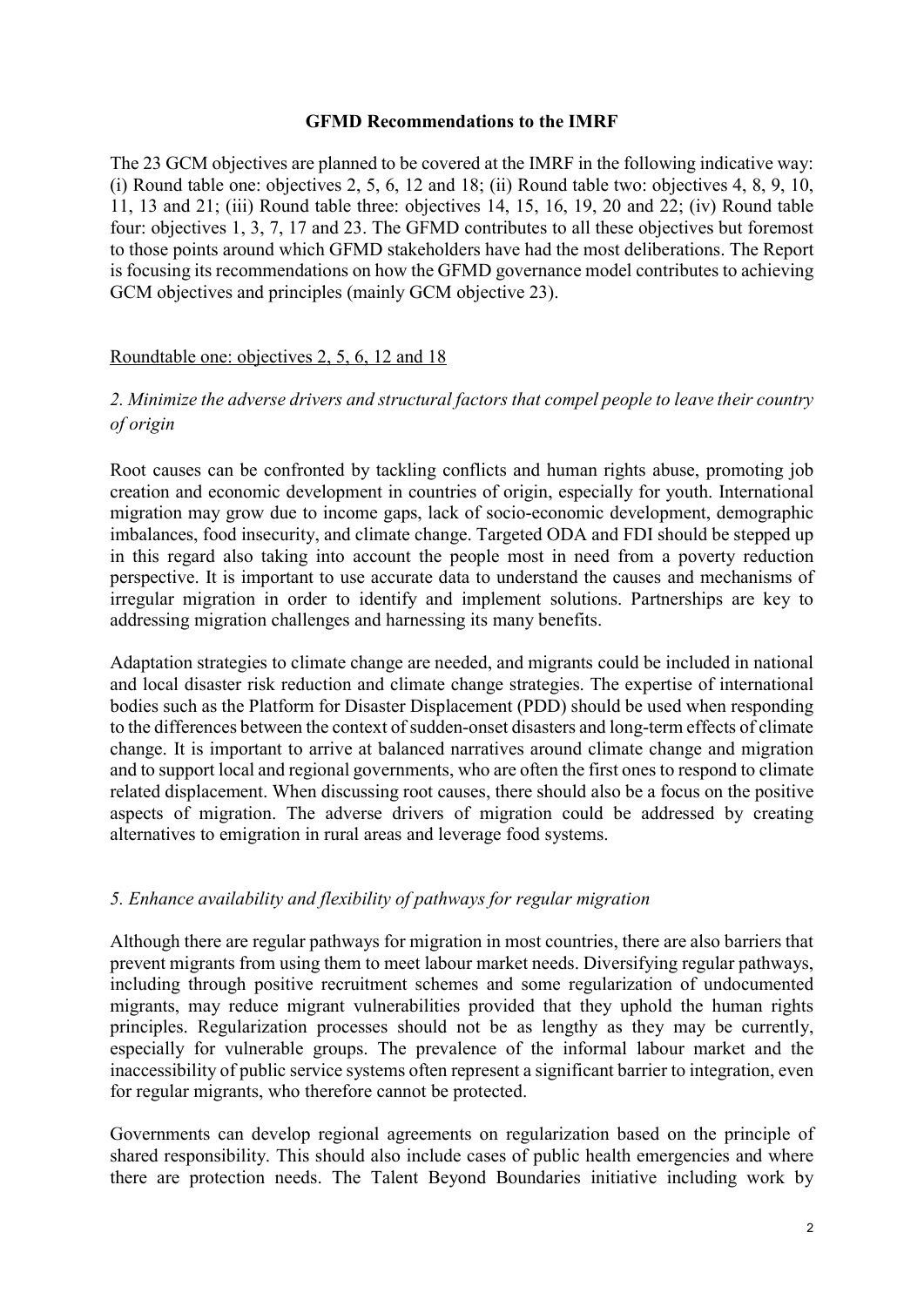Fragomen is a good example of attempts to lift refugees and displaced persons out of displacement by leveraging their skills, and offering pathways to skilled migration programs.

## 6. Facilitate fair and ethical recruitment and safeguard conditions that ensure decent work

Migration policies need to be adapted to business realities (skills needs, training, certifications, global skills gaps) as well as the capacities of receiving societies. The private sector has a role regarding the recruitment of migrants and engaging in public campaigns to explain how migration makes economic sense and brings competitive advantage. Facilitated skills mobility for employment can be adopted and implemented to ensure responsible recruitment policies and practices. Recruitment fees should not be borne by workers and no worker should pay to access a job.

Lack of regular recruitment processes for labour migrants, unscrupulous practices and the exploitation of labour in systems with working visa sponsorships have been identified as specific concerns. Recruitment processes could limit the number of intermediaries to prevent vulnerabilities. Bilateral agreements are effective means to reducing abuse and meeting needs. Mandatory training for sponsored workers in countries of origin could be useful. KNOMAD and ILO have developed useful recruitment cost indicators. There are bilateral labour agreements e.g. between Ethiopia and the United Arab Emirates, Saudi Arabia and Kuwait. Relevant legal frameworks and international labour standards need to be implemented, which can be assisted by ILO.

# 12. Strengthen certainty and predictability in migration procedures for appropriate screening, assessment and referral

Irregular migration is often triggered by undeveloped migration systems and procedures (visa applications, possibilities for regularization, or family unification) that are complex, slow, unclear and expensive. Migration policies should therefore be integral and inclusive in nature, addressing solutions to irregular migration challenges in a coherent and comprehensive manner, thus also broadening the narrative. Reducing the cost of immigration, visa and permit procedures should be regarded as a way to empower migrants. Other issues include access to services and access to work/residence permits and citizenship which face challenges such as lack of information on regular immigration procedures and excessive costs. Vaccination status has emerged as a barrier to mobility in the wake of the Covid19 pandemic.

# 18. Invest in skills development and facilitate mutual recognition of skills, qualifications and competences

Regional systems for mutual recognition of skills and qualifications, and validation of professional certifications and formal education degrees could be set up. Public-private partnerships are useful at the regional level in order to facilitate access to skills and skills recognition processes to meet labour shortages in specific fields. Skills and qualification recognition for migrant workers returning to countries of origin should be enhanced. States should reduce administrative burdens, while keeping the process competitive.

More advanced use of data and efficient management can improve cross border migration, contact tracing, intra-company migration procedures and improved legal pathways for labour migration. Language skills and cultural skills coupled with training and lifelong learning where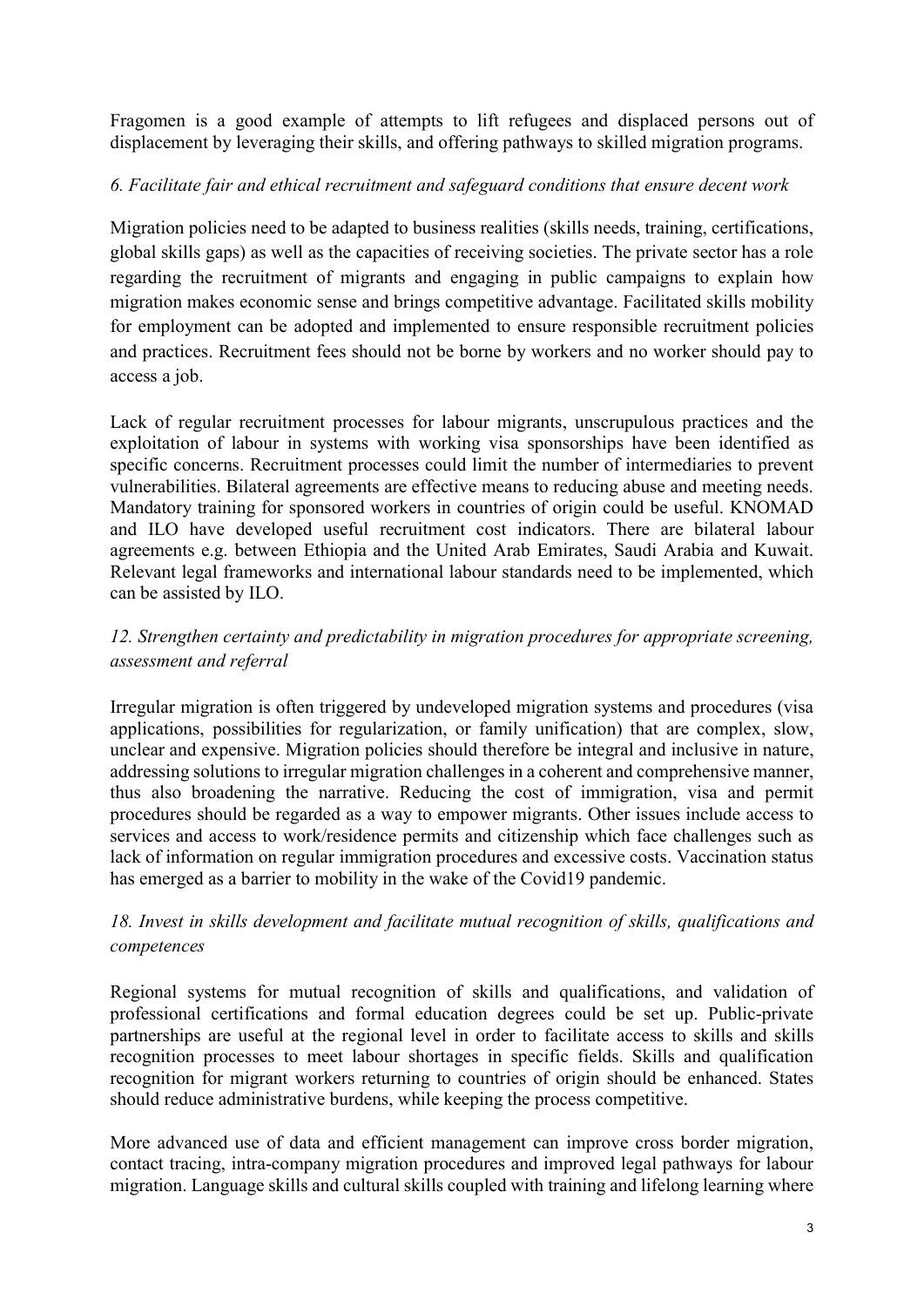relevant for migrant workers are also necessary as key focus areas. Digitizing procedures can help manage work permit applications, visa extensions and recruitment processes, in order to create more accessible, transparent and less bureaucratic systems. All these measures could help to fill much-needed skills shortages to support economic recovery during and after the Covid pandemic.

## Roundtable two: objectives 4, 8, 9, 10, 11, 13 and 21

## 4. Ensure that all migrants have proof of legal identity and adequate documentation

There are three major types of challenges: the lack of documentation and limitations to regular routes, migrants who deliberately move without documentation, and the difficulties of effectively advising migrants on their rights, obligations and methods of seeking support. Source countries should ensure broader delivery of birth certificates, ID-cards and travel documents. More effective use could be made of migrant networks and organizations, as well as local and regional governments for the purpose of information sharing. Challenges regarding access to services include lack of information on normal immigration procedures, the informal nature of the jobs market in many countries, language barriers, and negative attitudes towards migrants. There is also an issue of high costs and tedious administrative requirements involved in processing visa applications and issuing relevant documents.

If some service provision is considered as protection of human rights, it could enable access to core services such as health and education especially for people with health problems or disabilities. National and local Governments could develop platforms for migrants which contain all relevant information for them regarding procedures and requirements that are, e.g. gender-responsive, culturally sensitive, youth friendly, in appropriate languages. The issuance of ID-cards and access to health care and education regardless of immigration status in the form of e.g. driver's licenses or municipal identification cards are considered by some.

## 8. Save lives and establish coordinated international efforts on missing migrants

An important achievement of the GFMD over the years has been its input to the development of the Migrants in Countries in Crisis Initiative (MICIC) and its guidelines and practices. MICIC is a multi-stakeholder process led by the Philippines and the United States, with the support of the European Union, Costa Rica, Ethiopia and other governments as well as civil society and other actors. The process was initiated under the Swedish GFMD Chair in 2013- 2014 and its guidelines are cited in the GCM. Governments are encouraged to work together with the Special Rapporteur for Human Rights of Migrants who is mandated to engage with stakeholders on issues related to saving life.

## 9. Strengthen the transnational response to smuggling of migrants

Governments and other stakeholders can support UN bodies such as UNODC in collective work towards implementation of the 2020 protocol against the smuggling of migrants, adopted as part of the the United Nations Convention against Transnational Organized Crime. This work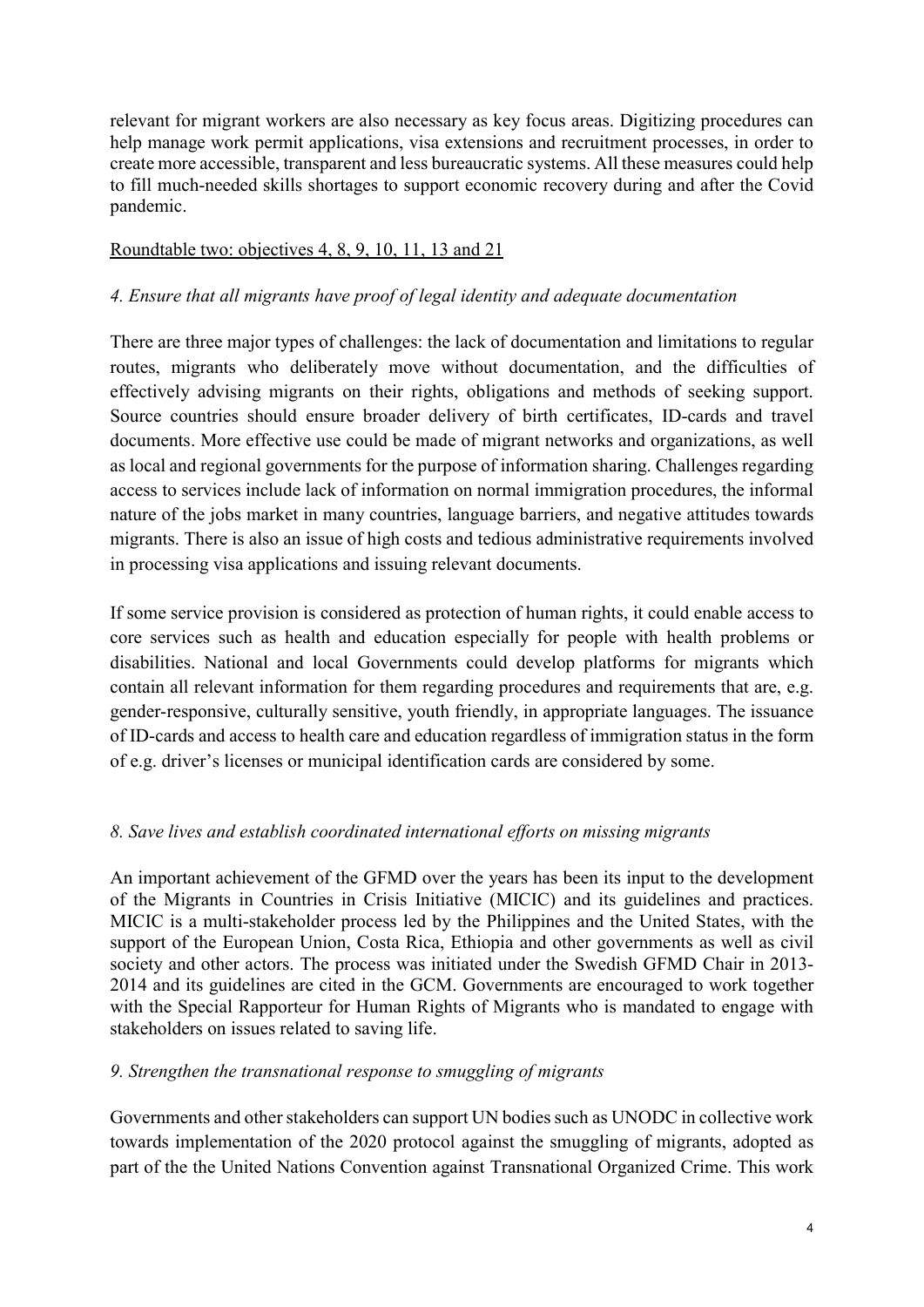includes prevention, prosecution of the perpetrators, and assistance to the victims. It also entails support to transnational investigations into smuggling rings.

# 10. Prevent, combat and eradicate trafficking in persons in the context of international migration

Countering trafficking in persons and other forms of exploitation of migrants is part of broader policies against irregular migration. Quality research based on accurate data is increasingly needed for policymaking, e.g. regarding victims of trafficking. It is important to ensure effective understanding of the causes, risks and solutions governments might offer to prevent further abuse. There are pressing priorities preventing the trafficking especially of young women - 98% of victims of trafficking in persons for sexual purposes are women. There are valuable initiatives where national and local governments work with networks of civil society against trafficking and violence against women migrants. An example of a bilateral agreement is the one between the UAE and Indonesia.

# 11. Manage borders in an integrated, secure and coordinated manner

Migration control is based on state sovereignty, which must be respected. Effective border management, including saving lives, remains vital for safe and regular international migration. Border closures, mobility restrictions and expiration of legal residence were consequences of the Covid pandemic. Economic recovery requires reopening closed borders while preserving state security. Since long, negative public perceptions or misperceptions about migrants and migration, notably in terms of the impact of increased migration and the vulnerabilities faced by migrants, often lead to policies that tend to focus more on security and control than on identification of needs and protection of rights. Border management policies should be in line with the states' obligations under international law and the human rights of migrants. Special attention should be paid to women, children and other individuals with vulnerabilities.

## 13. Use migration detention only as a measure of last resort and work towards alternatives

There should be alternatives to detention. Thailand as an example has adopted a whole of society approach in alternatives to detention for children by working closely with civil society and international organizations to ensure the best interest of the child, including access to education. With the Covid pandemic, some alternatives to detention through community-based partnerships were introduced in Spain, Belgium, the United Kingdom and other countries.

# 21. Cooperate in facilitating safe and dignified return and readmission, as well as sustainable reintegration

There is often insufficient support for migrants returning to their country of origin. The role of civil society is of key importance in regard of safe and dignified return. Skills and qualification recognition for returnees is regularly missing, as well as measures against the social stigma of domestic workers. Measures should be integrated with social protection system reforms in developing countries. The private sector also plays an important role here. Governments could consider visa or residence permit extensions for migrants unable to return to countries of origin until the situation changes. Hundreds of thousands of migrant workers have had to return home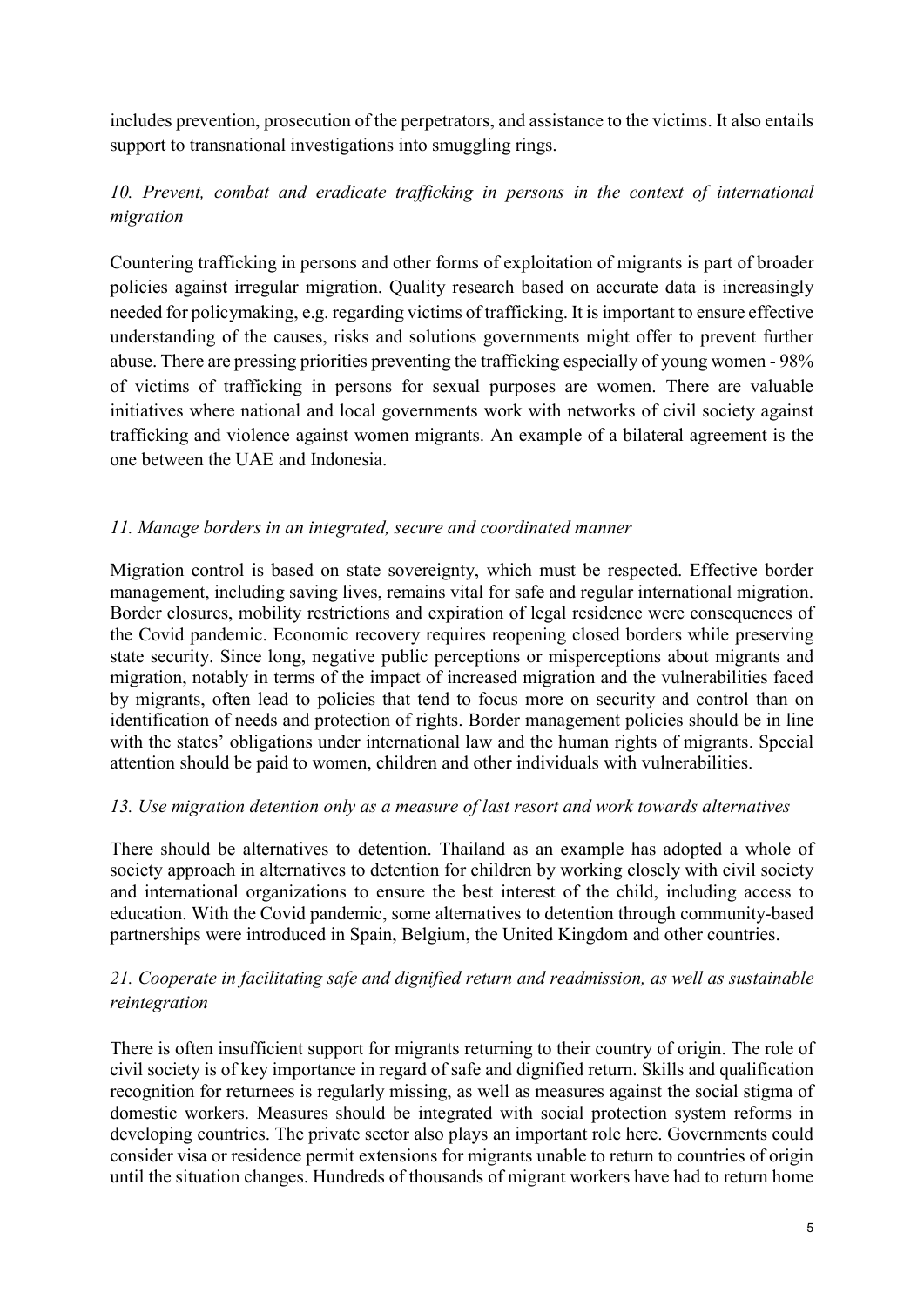with neither full compensation for their previous work, nor secure employment back home during the Covid pandemic. There have been many examples of reduced wages, random dismissals and breach of contracts. Lessons should be learnt for the future. Effective and dignified return policies and readmission for those not allowed to stay, after an individual assessment in accordance with due process and fair trial guarantees, should be ensured in a fair, humane, and predictable way, including reintegration assistance.

### Roundtable three: objectives 14, 15, 16, 19, 20 and 22

### 14. Enhance consular protection, assistance and cooperation throughout the migration cycle

The role of Embassies could be strengthened with a view to support emigrants and diaspora communities. Sri Lanka is a good example of having provided assistance to its migrant workers during the Covid pandemic. A nation-wide network is being used to assist returning migrant workers. Through its consulates overseas the government supports repatriations and sponsors quarantine and health facilities for returning migrant workers. Another example is Egypt which has launched a national expatriates database to guide decisions on migration governance and enhance the integration of Egyptians abroad into national development efforts.

### 15. Provide access to basic services for migrants

There are existing gaps between actual services and the requirements and needs of migrants, especially in rural areas. There is a need to improve access to justice for many migrant workers. Better access to education and health services can lead to improved inclusion, employment, and livelihood. Both formal and informal barriers prevent access to services from the perspective of respecting the dignity and humanity of all migrants (e.g. access dependent on migration status; lack of information; high costs; administrative hurdles; cultural issues such as prejudices against women…). Local and regional governments play a key role in this regard, including through inclusive policy-making, enabling non-discriminatory access to services, and improved urban planning in partnership with civil society and the private sector. Migrant associations and civil society play an important role as well when it comes to providing services for free, including education, health and counseling.

#### 16. Empower migrants and societies to realize full inclusion and social cohesion

Fostering the social and economic inclusion of migrants in host communities is a requirement for cohesive and prosperous societies, also to leverage migration for sustainable development. Local, regional and national governments and nongovernmental partners, including youth organizations, can play important roles in facilitating inclusion. However, they often need better access to funding and or appropriate legal mandates to fully take up this role. Media is another important actor and can influence tendencies towards xenophobia. Immigrant integration is both about economic, social and political dimensions and there may be discrimination in all three. Restrictions on political participation is a significant barrier to inclusion. Early interventions are often useful, e.g. providing language and culture skills to immigrants. Barriers to accessing family reunification can encourage irregular movement and discourage integration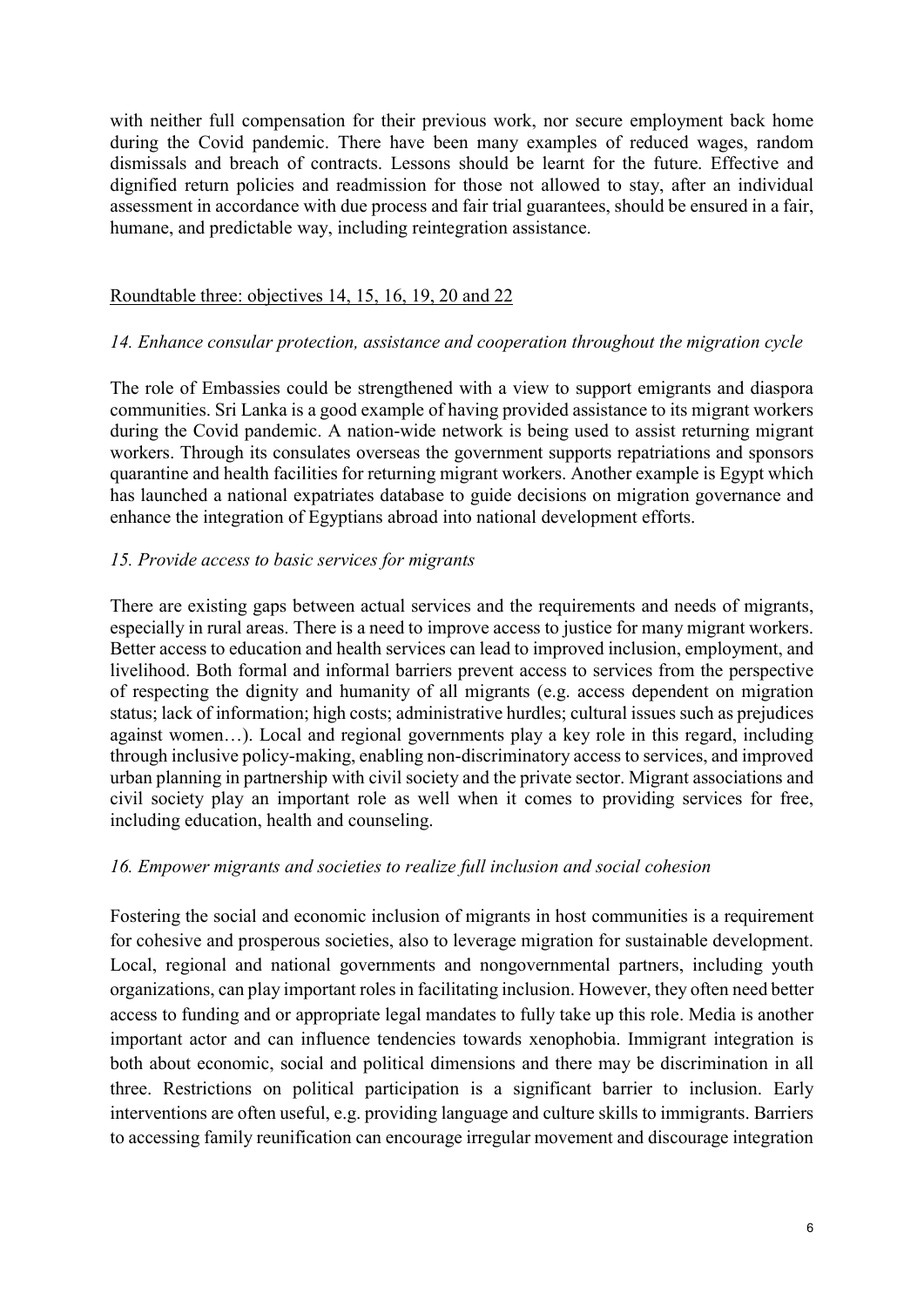in new communities. The prevalence of the informal labour market and the inaccessibility of public service systems often represent a significant barrier to integration.

## 19. Create conditions for migrants and diasporas to fully contribute to sustainable

### development in all countries

Diaspora can contribute to development of their countries of origin through the transfer of remittances, skills and knowledge. Diaspora bonds, trust funds, and SME funds can be used to leverage diaspora savings for investment. AFFORD and the Food and Agriculture Organization (FAO) pursue an emerging partnership on labour mobility schemes and on diaspora contribution for up-skilling in countries of origin, capitalizing on the respective organization's existing programs. The EU Diaspora Facility (EUDiF) is an EU-funded project implemented by ICMPD, including the mapping of diaspora engagement, capacity building, mobilizing dialogue expertise, and exchanging ideas. Another example is partnership between France and Senegal on a Support Program for Solidarity Initiatives for Development (PAISD). It is a mechanism for mobilizing and supporting solidarity actions and economic initiatives by the Senegalese diaspora for the benefit of the country of origin. It targets Senegalese living in France, Belgium, Spain and Italy; it supports and subsidizes up to 80% of the local development initiatives by the diaspora associations in the country of origin.

### 20. Promote faster, safer and cheaper transfer of remittances and foster financial inclusion

#### of migrants

Digital financial services can establish digital wage payment solutions, modernize the remittances transfer market and drive the development of remittance-linked financial products. In the context of reduced global remittances caused by the Covid pandemic, there is a need for reforming the global remittances system to maximize its development benefits. Many migrants and their families cannot access remittance-linked financial products. Support to fintech startups could generate business interest of possible investments and partnerships in the remittances market. National and local authorities, cities and rural areas can work together within and across borders to maximize migrant's contributions through remittances to urban and rural development. The Covid-19 pandemic demonstrated the vital role remittances play for the wellbeing of hundreds of millions of families in developing countries who otherwise would have struggled to survive the health and economic crises. Migrants increased the use of regulated and digital channels along many corridors and the use of digital channels in many cases brought down the costs of transactions. However, the use of digital channels is heavily dependent on sound infrastructure, still lacking in many regions.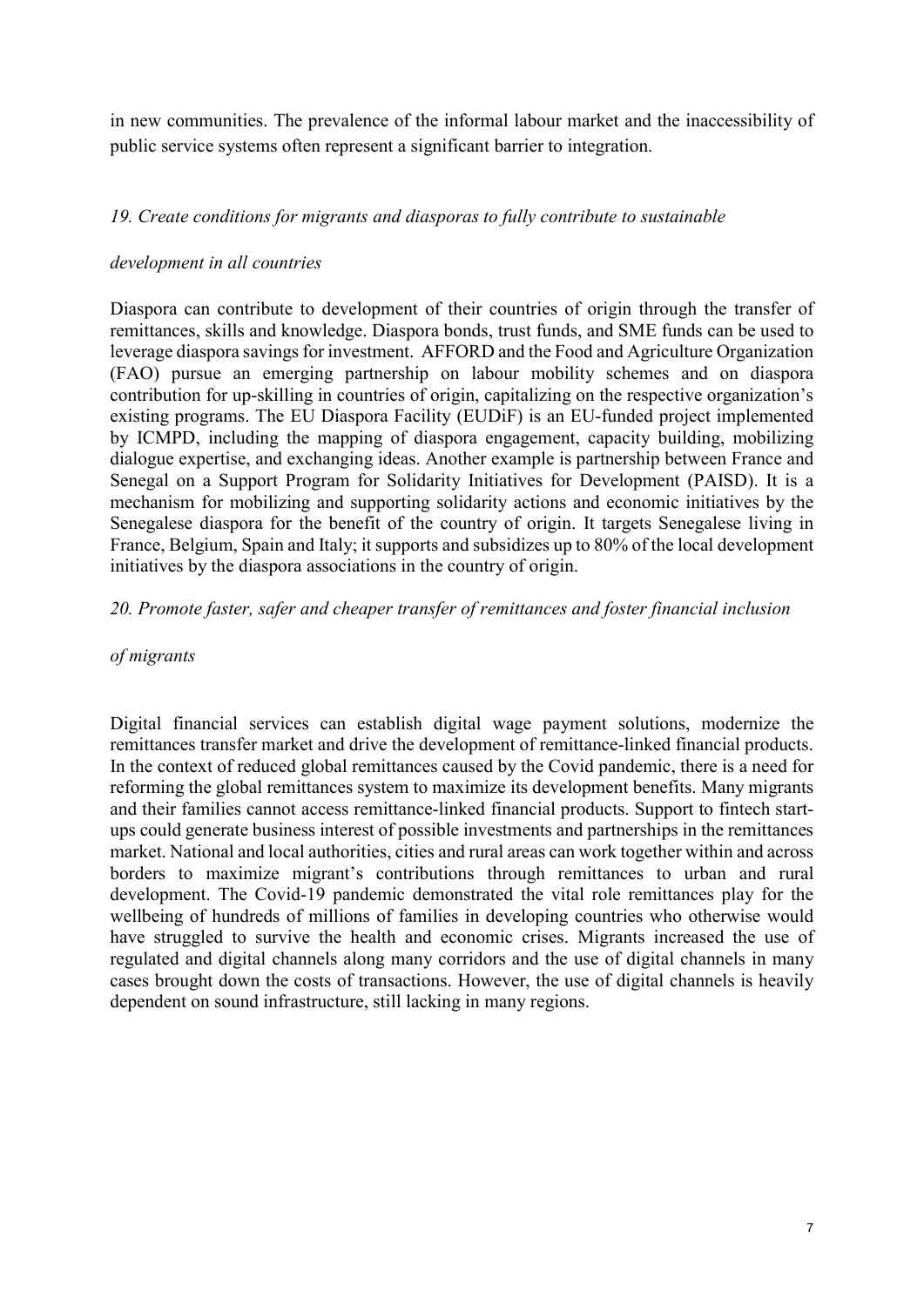### 22. Establish mechanisms for the portability of social security entitlements and earned

### benefits

The Covid pandemic has demonstrated how the portability of social security is a key issue for migrant workers. This will also facilitate return and reintegration. Technology could play a larger role in this regard. Stakeholders should identify sectors in which bilateral negotiations between institutions of home and host countries are most relevant to enhance the development potential of diaspora and returning migrants, such as for the portability of social rights. The UN could collect data and examples of how portability is promoted and and how it impacts migrants and communities around the world.

## Roundtable four: objectives 1, 3, 7, 17 and 23

### 1. Collect and utilize accurate and disaggregated data as a basis for evidence-based

### policies

There is a need for improved interagency coordination on data and for advances in data access and timely data sharing to formulate evidence-based policies at all policy levels. Accuracy, consistency and reliability are all important aspects of data in policymaking. Partnerships are needed in terms of data collection and principles for data sharing, including improved skills and training programmes, e.g. across African countries. Statistics Sweden cooperates with StatAfric of the African Union and four chosen regional economic communities. Such projects ould help remedy that data quality remains low in many places, e.g. in rural areas. Improvements could also be achieved e.g. through artificial intelligence (AI), while respecting data privacy.

#### 3. Provide accurate and timely information at all stages of migration

Accessible information on public services could be provided in various languages through increased digitalization. During the Covid pandemic, especially timely and correct information on visa processing and extension, emergency assistance, disaster relief, social protection and vaccination programs were important. More generally, also information for migrant worker documentation, verification and skills recognition are needed. Recruitment platforms can enhance transparency of recruitment processes and enable informed decisions by migrant workers. Many migrant workers are not fully aware of where to go for information when they need it. Investment in communication campaigns in close cooperation with all relevant actors could help migrants understand their obligations and rights and avoid irregular and unsafe channels and routes.

## 7. Address and reduce vulnerabilities in migration

Protecting and supporting undocumented and vulnerable migrants should be regarded as a way to empower migrants. Due to the Covid pandemic, it has been clear that death and infection rates are higher in immigrant communities and undocumented workers were more likely to suffer job losses. Women comprise the majority of the vulnerable, and violence against women has been exacerbated during the pandemic. There have been concerns that migrants' access to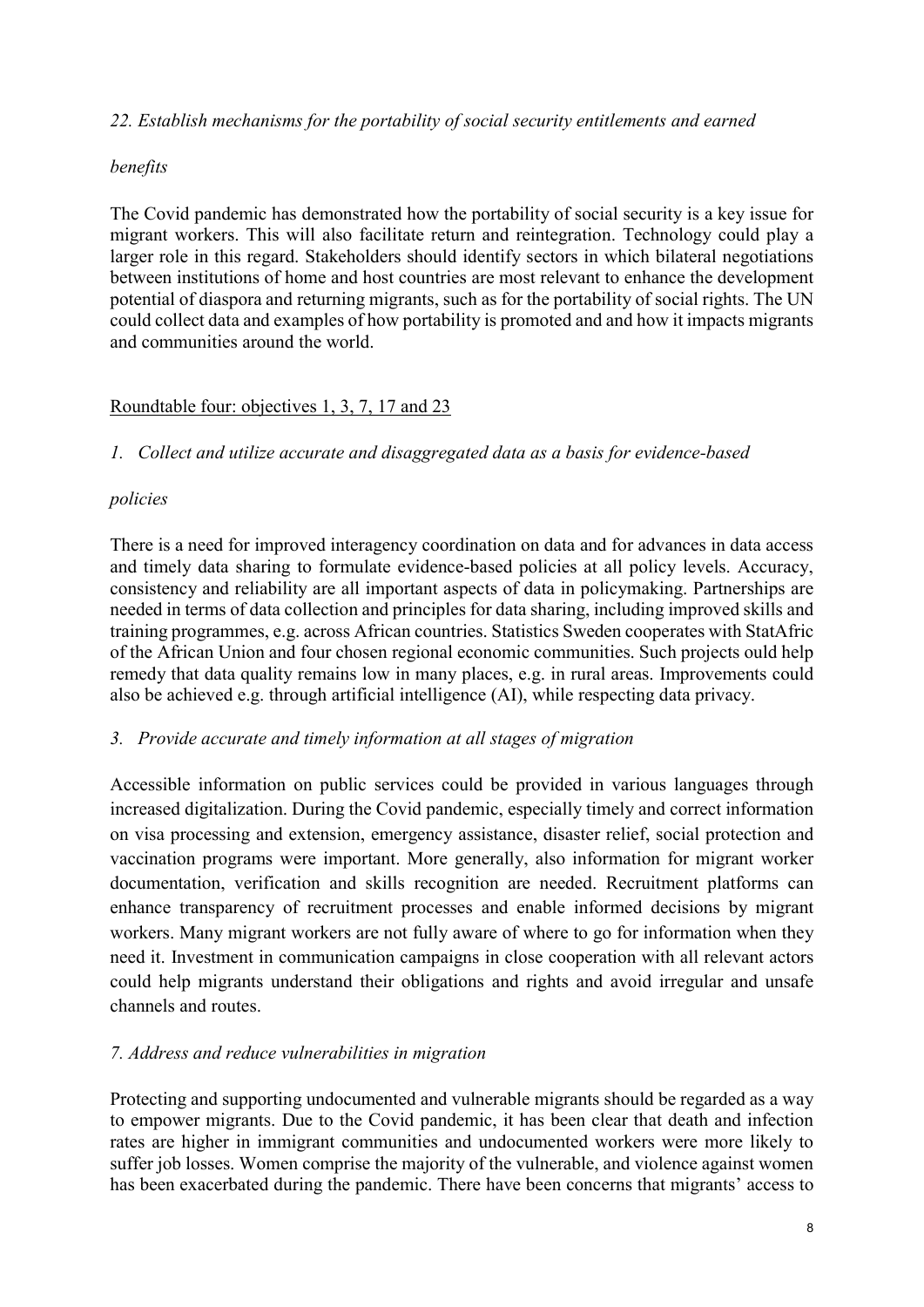health care is irregular and inadequate, employment opportunities are fewer, and social security is often unavailable or difficult to access. More in general, low skilled, domestic and undocumented workers have often fared worse as they lack protection from the outset. Governments could invest in multi-sectorial centers for attention at borders, where migrants might be particularly vulnerable to experience violence and exploitation. As an example, the government of Portugal granted temporary extension of permits to stay to allow immigrants access to health, housing, social security and employment stability; and provided universal access to the COVID-19 vaccination plan, including for irregular migrants and refugees.

# 17. Eliminate all forms of discrimination and promote evidence-based public discourse to shape perceptions of migration

The promotion of evidence-based narratives on migration can help foster a more balanced public discourse on migrants and migration. This work involves a diverse range of stakeholders, including but not limited to national governments. At the local level, building trust between immigrants and public institutions is important to guarantee immigrants' inclusion. Media organizations additionally have a role to play in accurately and responsibly reporting on migration in a manner that recognizes both its challenges and opportunities. Challenges associated with sensationalized and "fake news" must be addressed, including by paying specific attention to language that stokes discrimination or portrays migrants in a dehumanizing manner. One potential method of addressing this challenge is supporting education on how to identify xenophobia in the media or in public debate, when migrants can be subjected to suspicion, discrimination and xenophobia due to inaccurate narratives.

Another example of efforts to address discrimination and promote balanced discourse can be found in the global "It Takes a Community" campaign, which is a collaborative initiative of the GFMD's Working Group on Public Narratives on Migration (co-chaired by Canada, Ecuador and the GFMD Mayors Mechanism) and IOM. By sharing inclusive stories on social media that highlight how migrants are having a positive impact in communities around the world, the campaign aims to counter discrimination and foster more welcoming and inclusive communities for all. Recognizing the need for diverse stakeholders to speak up and help shape a more balanced public discourse on migration, the campaign additionally leverages the GFMD's unique structure by bringing together national and local governments, businesses, civil society and youth to share their unique perspectives and stories. This multi-stakeholder approach is a useful strategy that can be used to help reach a broader audience and increase the effectiveness of efforts to promote evidence-based public discourse.

## 23. Strengthen international cooperation and global partnerships for safe, orderly and

#### regular migration

The GCM and GCR are both important milestones towards strenthened global cooperation and their impacts will be reinforced if their respective implementation is more harmonized. The GFMD can contribute with important lessons learnt in this regard. Without the initial space